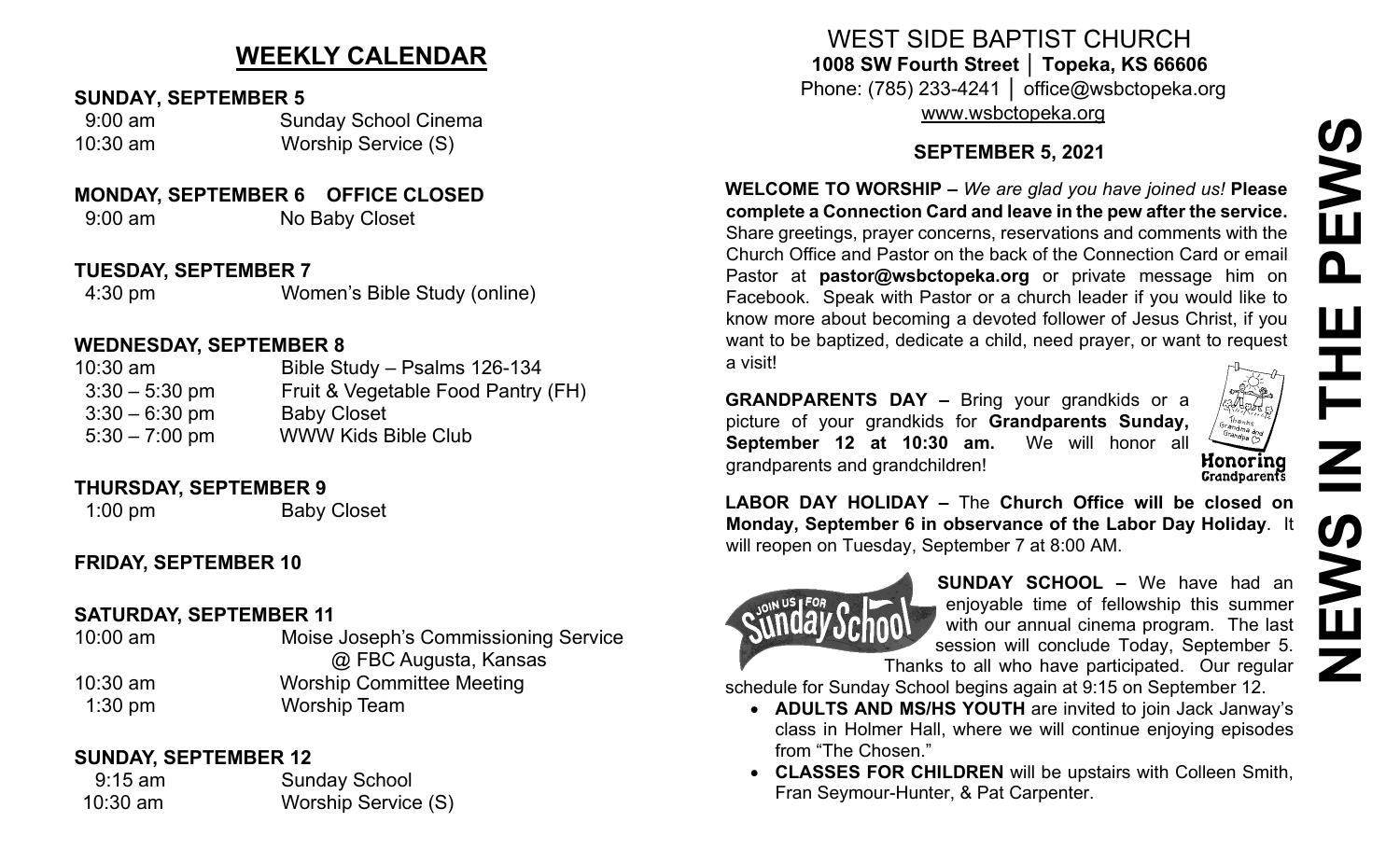**BIBLE STUDY – Join a Small Group Bible Study! Classes are offered:** 

- **TUESDAYS** Rexanne Greuter will continue her **Women's Bible Study** on **Tuesday afternoons at 4:30 on Zoom.** Contact Rexanne for information.
- **WEDNESDAYS** Pastor Ivan will continue to teach his **Wednesday morning study at 10:30 in Holmer Hall.** It is also available on Zoom.
- **WEDNESDAYS**  Jim Goodnow teaches **The Gospel Project on Wednesdays at 6:00 pm in Holmer Hall**. All adults are welcome!
- **SUNDAYS -** Pastor will start a new **Couples Bible Study** on Sunday (early evening) starting September 26. Contact Pastor if you are interested.

**BELIEVER'S BAPTISM** – We practice "believer's baptism" which is the immersion of a person in water – regardless of age – who receives Jesus Christ as his or her personal Savior and publicly professes to walk the Jesus way. The Council schedules baptisms on most Sunday mornings throughout the year. If you would like to be baptized, then come to the front during the last song.

**COMMISSIONING SERVICE –** The Rev. Deliris Carrion-Joseph's husband, Moise Joseph, will have a missionary commissioning service on **Saturday, September 11 at 10:00 am in First Baptist Church of Augusta, Kansas**. Pastor Ivan will be officiating the commissioning service on behalf of International Ministries. Speak with Pastor to schedule a ride with him to the service.

**FALL MISSION PROJECT UPDATE - Thank you to all who** have expressed an interest in a Fall Mission Project. Due to conflicts with schedules and the continuing virus situation, we have decided to pursue opportunities closer to home and shorter in duration. If you would be interested in a day project,



please let me know. I can be contacted at [jim.goodnow@sbcglobal.net](mailto:jim.goodnow@sbcglobal.net) or 246-1807.

**HOSPITAL & EMERGENCIES –** If you or a loved one is admitted to the hospital for an emergency or for surgery, **the hospital staff and chaplains' office will NOT contact the Church Office or the Pastor**. **You or a family member must call the Church Office at (785) 233-4241 or the Pastor at (785) 224-7234**. Pastor is willing to visit the hospital and pray prior to surgeries.

**MILK2MY PLATE -** The September date for the Milk2My Plate distribution will be Wednesday, September 15th in conjunction with the food pantry.

**FINANCIAL GIVING** – Thank you for the generous support of the work of God in and through West Side Baptist Church. Donation's report:

|                            | 08/30/2021 |          | Y-T-D |              |
|----------------------------|------------|----------|-------|--------------|
| <b>General Fund</b>        |            | 7,617.00 |       | \$167,764.36 |
| <b>Building Fund/Cap.</b>  | \$         | 25.00    |       | 3,900.00     |
| <b>Sunday School</b>       | \$         |          | \$    | 150.95       |
| Am. For Christ Offer       | S          |          | \$    | 1,799.00     |
| <b>Benevolence Fund</b>    | \$         |          | \$    | 4,200.25     |
| One Great Hr. Share        | \$         |          |       | 2,178.00     |
| Retired Min. & Mission     | \$         |          |       | 25.00        |
| <b>World Mission Offer</b> | S          |          |       | 125.00       |
| Harvester' M2MP            |            |          | \$    | 1,000.00     |
| <b>Baby Closet</b>         |            |          |       | 1,500.00     |
| <b>School Supplies</b>     |            |          |       | 440.00       |

**VENMO –** Give to God online via **SQUARE** at **[https://west](https://west-side-baptist-church.square.site/)side-baptist-[church.square.site](https://west-side-baptist-church.square.site/)** or give through **VENMO**, a phone app. Search for the church **@wsbctopeka** or scan the QR code. We appreciate all your donations and generosity. Questions? Call the Church Office for help.



venmo

**WORSHIP COMMITTEE –** The Worship Committee will meet this Saturday, September 11 at 10:00 in Holmer Hall to select music for the

worship services. See Brice Smith for details or to make a song request.

**WORSHIP ONLINE –** The Church is committed to the continual praise and worship of Almighty God in the Name of Jesus Christ. Church leaders and our clergy hold services regularly in the Sanctuary in compliance with all published federal, state, and local government health orders. Services are broadcast LIVE (as internet is available) and RECORDED. WATCH the service online at:

- Facebook LIVE https://www.facebook.com/wsbctopeka
- YouTube https://www.youtube.com/channel/WSBC
- Order a free copy of the service on DVD by contacting the Church **Office**